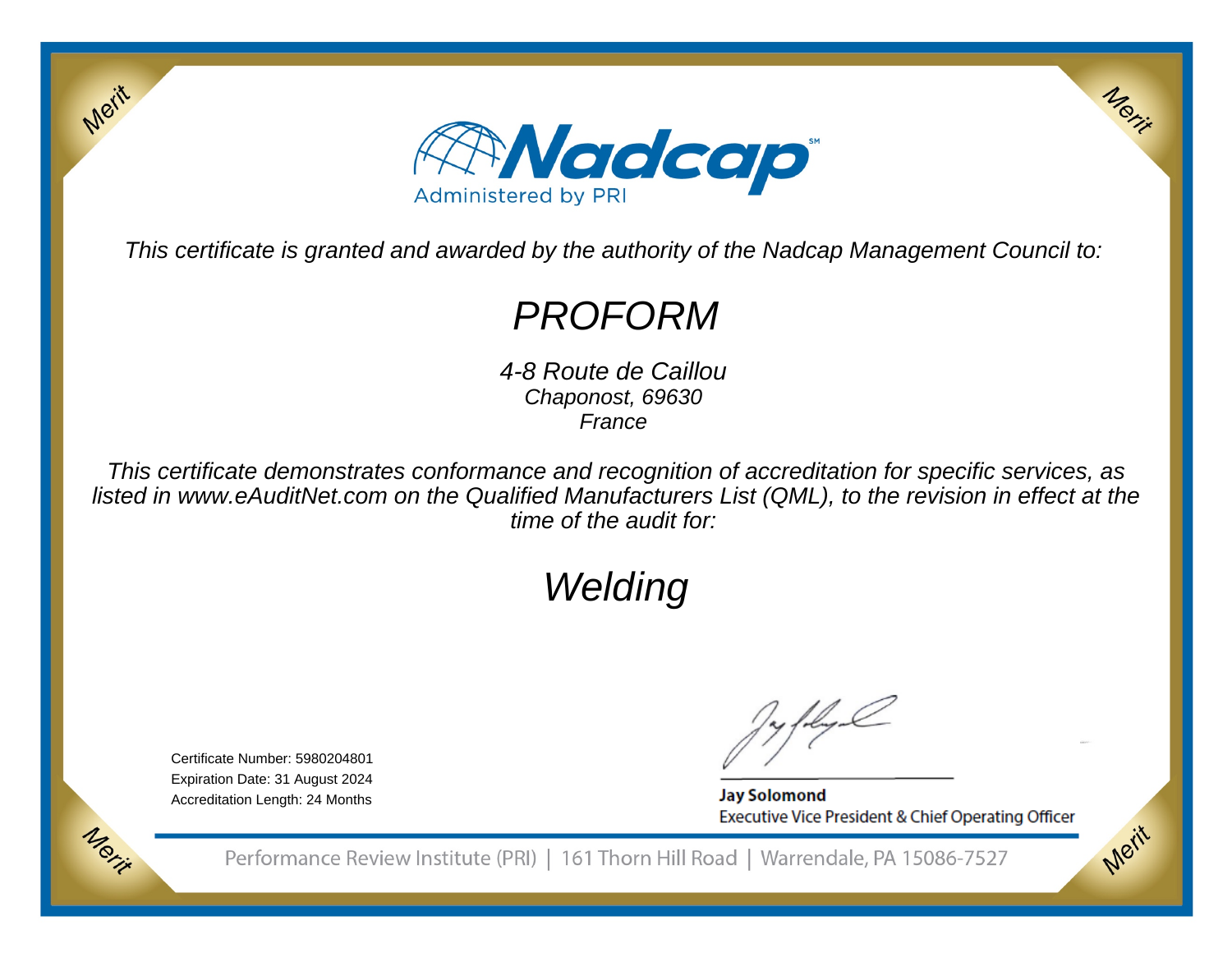

#### **SCOPE OF ACCREDITATION**

#### **Welding**

#### **PROFORM**

4-8 Route de Caillou Chaponost, 69630 France

This certificate expiration is updated based on periodic audits. The current expiration date and scope of accreditation are listed at: www.eAuditNet.com - Online QML (Qualified Manufacturer Listing).

In recognition of the successful completion of the PRI evaluation process, accreditation is granted to this facility to perform the following:

#### **AC7000 - AUDIT CRITERIA FOR NADCAP ACCREDITATION**

**AC7110 Rev G - Nadcap Audit Criteria for Welding/ Torch and Induction Brazing and Additive Manufacturing (This is required for all Welding / Torch and Induction Brazing and Additive Manufacturing audits) (to be used on audits on/after 25-Apr-2021)**

**AC7110S - Nadcap Supplemental Audit Criteria for Welding, Torch and Induction Brazing, and Additive Manufacturing (to be used on audits on/after 25-Apr-2021)**

U8 Airbus Commercial Aircraft

#### **AC7110/5 Rev I - Nadcap Audit Criteria for Fusion Welding (to be used on audits on/after 6 Jan 2019)**

Baseline (All audits)

Supplement C – Automatic / Semi–automatic (Additional requirements)

Supplement D – Titanium (Additional requirements)

Supplement F – Filler Materials (Additional requirements)

Supplement G – Processes using Gas (For example GTAW, PAW) (Additional requirements)

Supplement J – Tack Welding (Additional requirements)

Supplement M – Orbital Welding (Additional requirements)

### **AC7110/5S Rev G - SUPPLEMENTAL AUDIT CRITERIA FOR WELDING For Fusion Welding (to be used on audits on or after 01-Aug-2021)**

U8 Airbus Commercial Aircraft

## **AC7110/12 Rev F - Nadcap Audit Criteria for Welder/Welding Operator Qualification (This checklist is required if the audit includes AC7110/3, /5 or /6)**

Baseline (All audits)